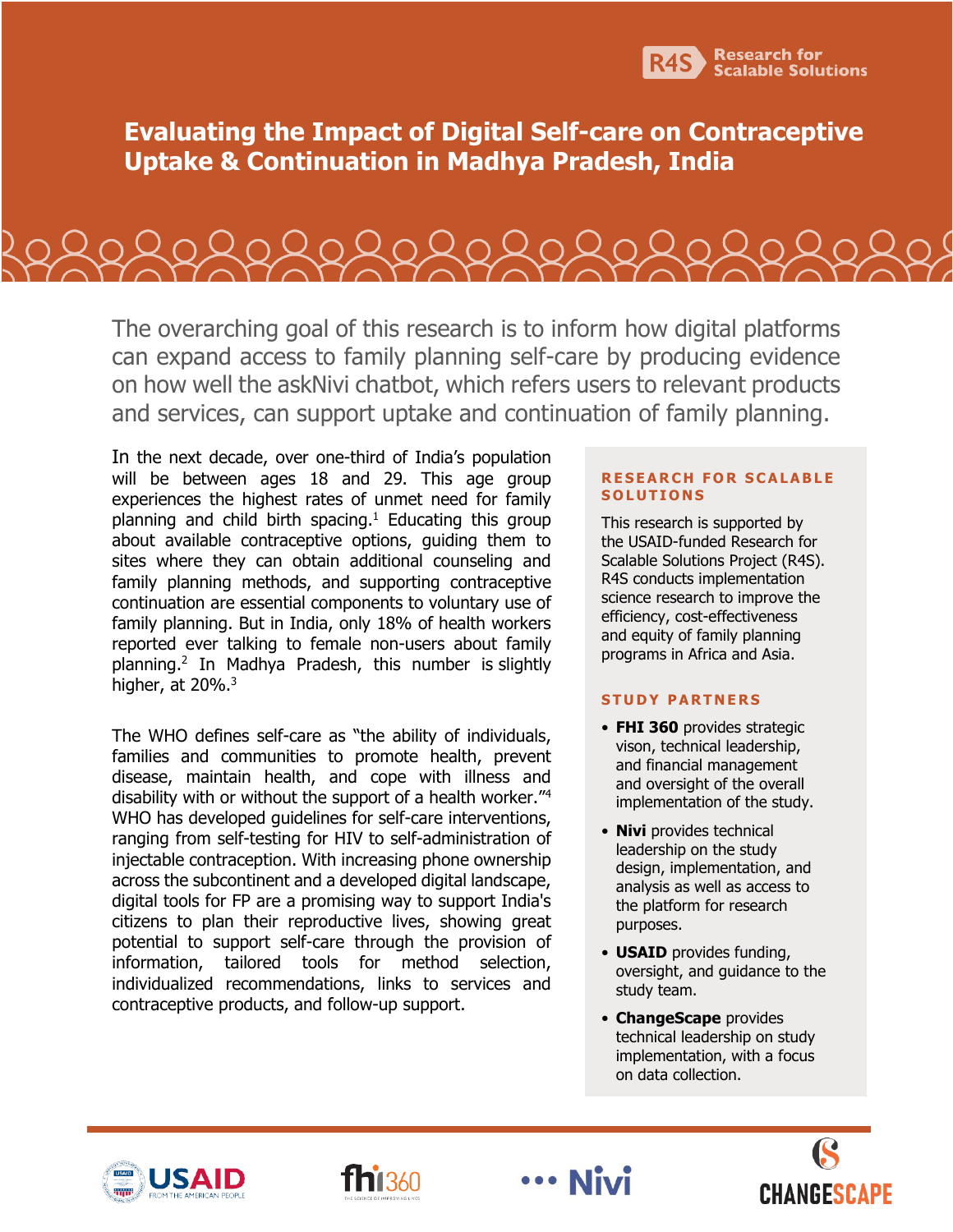#### $\blacktriangleright$ **askNivi**

askNivi's text/dialogue-based service is available whenever and wherever people want to chat, via popular messaging applications such as Facebook Messenger and WhatsApp. In India, askNivi is currently available in English and Hindi and has been used by over 1.9 million users in 32 states and union territories with the largest numbers in Uttar Pradesh, Bihar, Rajasthan, Madhya Pradesh, Maharashtra, Gujarat, Delhi, Haryana, and Punjab. askNivi deploys its chatbot as a series of health journeys that determine baseline readiness and intent; provide relevant health information, assessments and decision support conversational tools; and referrals to services and products based on the user's expressed preferences. Referrals are to providers (at both public and private health facilities) and pharmacies (both brick-andmortar and online), based on individual users' method options. Postreferral journeys cover multiple situations ranging from feedback on experience with a provider or a particular method (satisfaction, side effects), and should a user need it, assistance in finding a new method to maintain informed and voluntary contraceptive continuation.

To provide evidence as to how well askNivi supports women who have an unmet need to adopt or continue their use of family planning, FHI360 and partners will conduct this study within two metropolitan areas of Madhya Pradesh-- Bhopal and Indore. Bhopal, the capital of Madhya Pradesh with a population of approximately 2 million people, has the highest unmet need for family planning in the state.<sup>5</sup> Indore is the most populous metropolitan area in Madhya Pradesh with approximately 3 million residents, and has the highest prevalence of oral contraceptive pill use in the state, a potentially important indication of access to and interest in FP methods that can be obtained through self-care strategies.<sup>5</sup>



#### **askNivi Theory of Change**







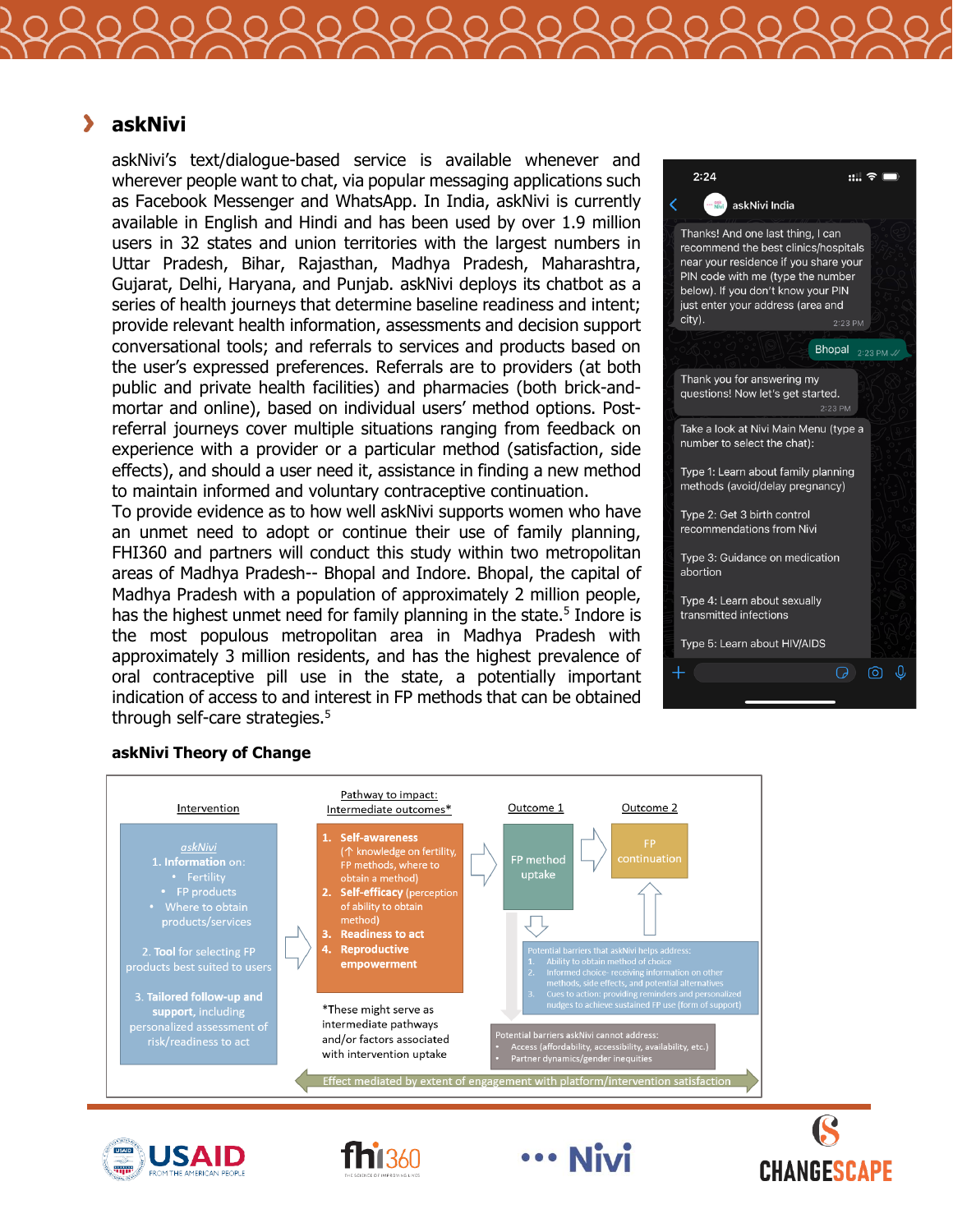

# **Study Objectives, Population, and Design**

The evaluation of askNivi will generate rigorous evidence about the chatbot's ability to increase knowledge and impact behavior change through contraceptive uptake and continuation. The innovative study involves multiple components and data collection methods to address five objectives:

| <b>Objective</b> |                                                                                                                                                                                                                                              | <b>Population</b><br>(and approximate<br>sample size)                                                                          | <b>Method/Design</b>                                                                                                                                                                                                                                                                                                 |
|------------------|----------------------------------------------------------------------------------------------------------------------------------------------------------------------------------------------------------------------------------------------|--------------------------------------------------------------------------------------------------------------------------------|----------------------------------------------------------------------------------------------------------------------------------------------------------------------------------------------------------------------------------------------------------------------------------------------------------------------|
| 1.               | Estimate the impact of askNivi<br>on modern contraceptive<br>uptake                                                                                                                                                                          | Women with unmet<br>need<br>$(n = \sim 1350)$                                                                                  | Randomized encouragement design, with<br>data collected at baseline and at 2 months<br>post-enrollment (RED). Half of the<br>participants will receive an encouragement<br>to try askNivi; the other half will not<br>receive an encouragement to try askNivi.                                                       |
|                  | 2. Assess the impact of askNivi<br>on contraceptive continuation                                                                                                                                                                             | FP adopters who used<br>askNivi ( $n = \sim 160$ )                                                                             | Randomized controlled trial with subset of<br>RED participants, with data collected at 6-<br>and 12- months after method adoption.<br>Half of the participants will be randomized<br>to receive askNivi follow-up support after<br>method adoption whereas the other half<br>will not receive the follow-up support. |
|                  | 3. Understand the role of askNivi<br>in supporting method uptake<br>and continuation from a user<br>perspective                                                                                                                              | FP adopters and non-<br>adopters who use<br>askNivi (n=16) AND<br>FP continuers and<br>discontinuers who use<br>askNivi (n=16) | In-depth qualitative interviews with subset<br>of RED participants between 6 and 12<br>months                                                                                                                                                                                                                        |
| 4.               | Describe characteristics of<br>existing FP users who engage<br>with askNivi, their<br>(dis)satisfaction with their<br>current method, behaviors<br>including method switching or<br>discontinuation, and how they<br>engage with the chatbot | Existing FP users<br>$(n=200)$                                                                                                 | Observational study using questionnaire at<br>baseline and 2-months post-enrollment<br>and backend data from the Nivi platform                                                                                                                                                                                       |
| 5.               | Estimate the financial cost of<br>askNivi per new FP adopter                                                                                                                                                                                 | N/A                                                                                                                            | Calculate based on cost data from Nivi<br>(subscription fees, marketing, and content<br>management fees) and proportion of new<br>FP adopters who use askNivi and those<br>who do not (from randomized<br>encouragement design)                                                                                      |